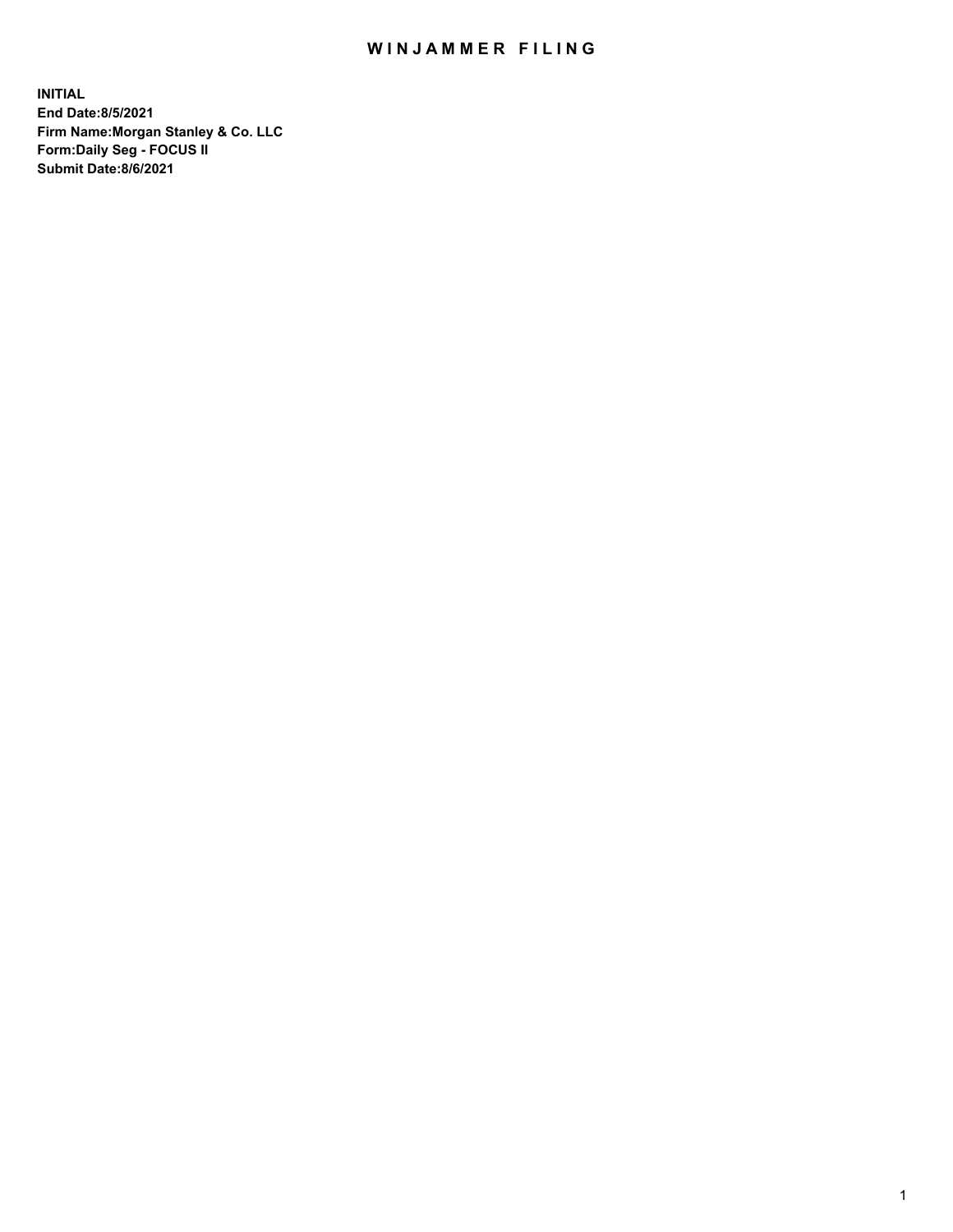**INITIAL End Date:8/5/2021 Firm Name:Morgan Stanley & Co. LLC Form:Daily Seg - FOCUS II Submit Date:8/6/2021 Daily Segregation - Cover Page**

| Name of Company                                                                                                                                                                                                                                                                                                               | Morgan Stanley & Co. LLC                        |
|-------------------------------------------------------------------------------------------------------------------------------------------------------------------------------------------------------------------------------------------------------------------------------------------------------------------------------|-------------------------------------------------|
| <b>Contact Name</b>                                                                                                                                                                                                                                                                                                           | <b>Ikram Shah</b>                               |
| <b>Contact Phone Number</b>                                                                                                                                                                                                                                                                                                   | 212-276-0963                                    |
| <b>Contact Email Address</b>                                                                                                                                                                                                                                                                                                  | Ikram.shah@morganstanley.com                    |
| FCM's Customer Segregated Funds Residual Interest Target (choose one):<br>a. Minimum dollar amount: ; or<br>b. Minimum percentage of customer segregated funds required:% ; or<br>c. Dollar amount range between: and; or<br>d. Percentage range of customer segregated funds required between:% and%.                        | 235,000,000<br><u>0</u><br>0 Q<br>0 Q           |
| FCM's Customer Secured Amount Funds Residual Interest Target (choose one):<br>a. Minimum dollar amount: ; or<br>b. Minimum percentage of customer secured funds required:%; or<br>c. Dollar amount range between: and; or<br>d. Percentage range of customer secured funds required between: % and %.                         | 140,000,000<br><u>0</u><br><u>0 0</u><br>0 Q    |
| FCM's Cleared Swaps Customer Collateral Residual Interest Target (choose one):<br>a. Minimum dollar amount: ; or<br>b. Minimum percentage of cleared swaps customer collateral required:%; or<br>c. Dollar amount range between: and; or<br>d. Percentage range of cleared swaps customer collateral required between:% and%. | 92,000,000<br><u>0</u><br>0 Q<br>0 <sub>0</sub> |

Attach supporting documents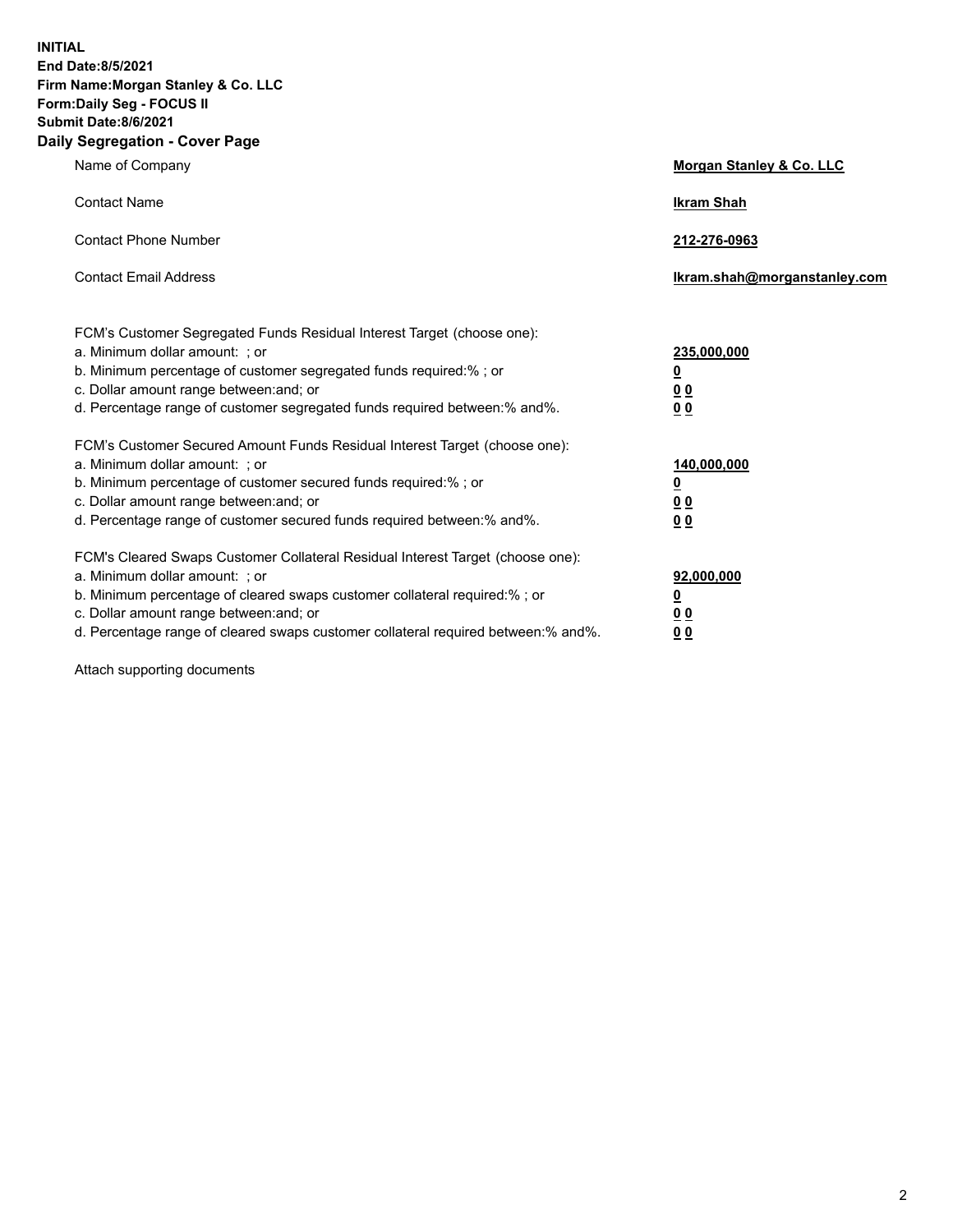## **INITIAL End Date:8/5/2021 Firm Name:Morgan Stanley & Co. LLC Form:Daily Seg - FOCUS II Submit Date:8/6/2021 Daily Segregation - Secured Amounts**

Foreign Futures and Foreign Options Secured Amounts Amount required to be set aside pursuant to law, rule or regulation of a foreign government or a rule of a self-regulatory organization authorized thereunder **0** [7305] 1. Net ledger balance - Foreign Futures and Foreign Option Trading - All Customers A. Cash **4,467,637,675** [7315] B. Securities (at market) **2,177,392,988** [7317] 2. Net unrealized profit (loss) in open futures contracts traded on a foreign board of trade **1,232,459,342** [7325] 3. Exchange traded options a. Market value of open option contracts purchased on a foreign board of trade **46,804,885** [7335] b. Market value of open contracts granted (sold) on a foreign board of trade **-26,513,465** [7337] 4. Net equity (deficit) (add lines 1. 2. and 3.) **7,897,781,425** [7345] 5. Account liquidating to a deficit and account with a debit balances - gross amount **28,592,902** [7351] Less: amount offset by customer owned securities **-27,603,856** [7352] **989,046** [7354] 6. Amount required to be set aside as the secured amount - Net Liquidating Equity Method (add lines 4 and 5) 7. Greater of amount required to be set aside pursuant to foreign jurisdiction (above) or line 6. FUNDS DEPOSITED IN SEPARATE REGULATION 30.7 ACCOUNTS 1. Cash in banks A. Banks located in the United States **344,608,284** [7500] B. Other banks qualified under Regulation 30.7 **286,479,187** [7520] **631,087,471** 2. Securities A. In safekeeping with banks located in the United States **736,965,642** [7540] B. In safekeeping with other banks qualified under Regulation 30.7 **58,263,619** [7560] **795,229,261** 3. Equities with registered futures commission merchants A. Cash **14,218,925** [7580] B. Securities **0** [7590] C. Unrealized gain (loss) on open futures contracts **126,856** [7600] D. Value of long option contracts **0** [7610] E. Value of short option contracts **0** [7615] **14,345,781** [7620] 4. Amounts held by clearing organizations of foreign boards of trade A. Cash **0** [7640] B. Securities **0** [7650] C. Amount due to (from) clearing organization - daily variation **0** [7660] D. Value of long option contracts **0** [7670] E. Value of short option contracts **0** [7675] **0** [7680] 5. Amounts held by members of foreign boards of trade A. Cash **4,039,260,468** [7700] B. Securities **1,382,163,727** [7710] C. Unrealized gain (loss) on open futures contracts **1,232,332,486** [7720] D. Value of long option contracts **46,804,885** [7730] E. Value of short option contracts **-26,513,465** [7735] **6,674,048,101** 6. Amounts with other depositories designated by a foreign board of trade **0** [7760] 7. Segregated funds on hand **0** [7765] 8. Total funds in separate section 30.7 accounts **8,114,710,614** [7770] 9. Excess (deficiency) Set Aside for Secured Amount (subtract line 7 Secured Statement Page 1 from Line 8)

- 10. Management Target Amount for Excess funds in separate section 30.7 accounts **140,000,000** [7780]
- 11. Excess (deficiency) funds in separate 30.7 accounts over (under) Management Target **75,940,143** [7785]

**7,898,770,471** [7355]

## **7,898,770,471** [7360]

[7530]

[7570]

[7740] **215,940,143** [7380]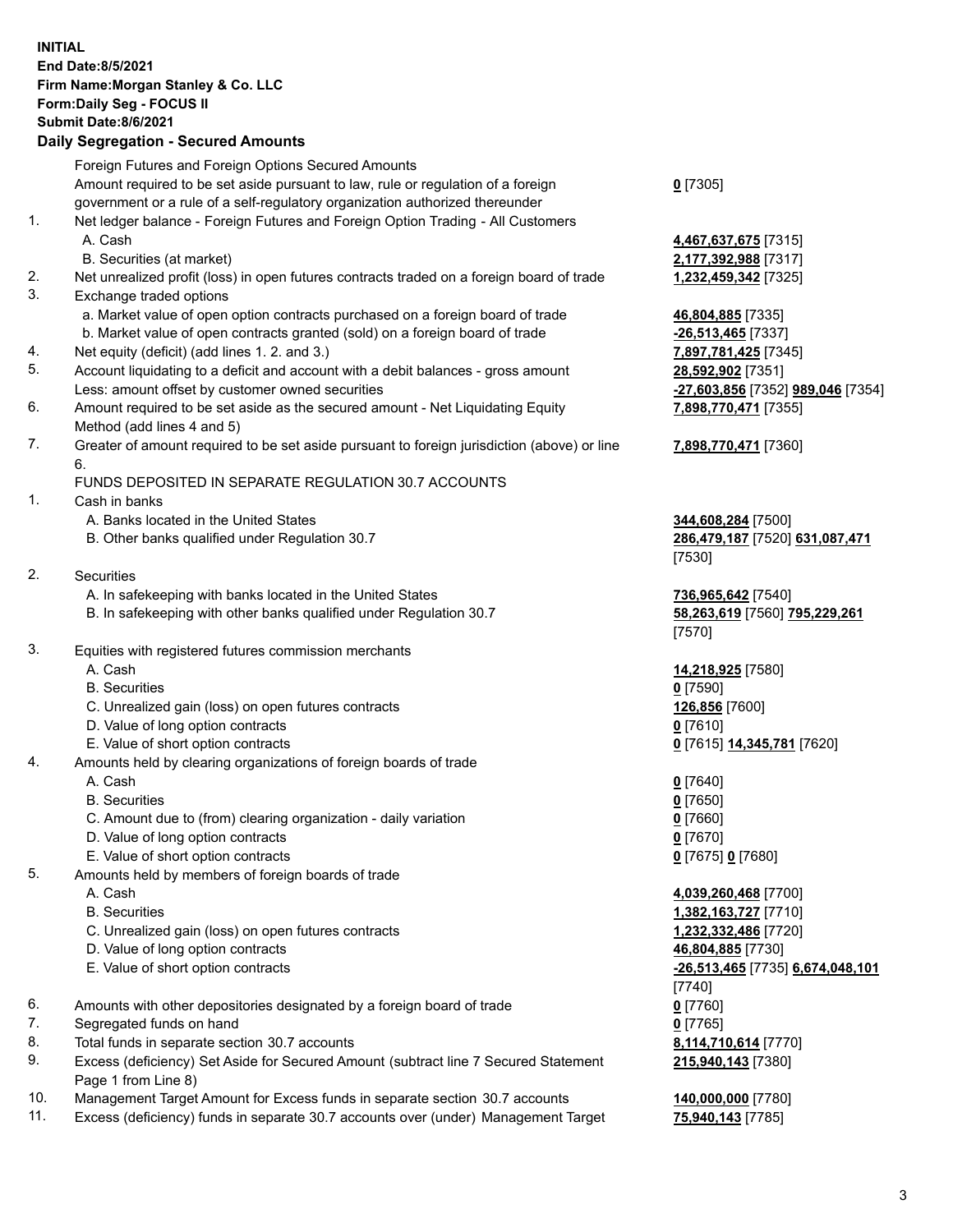**INITIAL End Date:8/5/2021 Firm Name:Morgan Stanley & Co. LLC Form:Daily Seg - FOCUS II Submit Date:8/6/2021 Daily Segregation - Segregation Statement** SEGREGATION REQUIREMENTS(Section 4d(2) of the CEAct) 1. Net ledger balance A. Cash **12,878,055,050** [7010] B. Securities (at market) **7,449,128,293** [7020] 2. Net unrealized profit (loss) in open futures contracts traded on a contract market **3,954,562,430** [7030] 3. Exchange traded options A. Add market value of open option contracts purchased on a contract market **1,098,172,456** [7032] B. Deduct market value of open option contracts granted (sold) on a contract market **-488,393,091** [7033] 4. Net equity (deficit) (add lines 1, 2 and 3) **24,891,525,138** [7040] 5. Accounts liquidating to a deficit and accounts with debit balances - gross amount **300,976,461** [7045] Less: amount offset by customer securities **-294,218,916** [7047] **6,757,545** [7050] 6. Amount required to be segregated (add lines 4 and 5) **24,898,282,683** [7060] FUNDS IN SEGREGATED ACCOUNTS 7. Deposited in segregated funds bank accounts A. Cash **2,970,630,726** [7070] B. Securities representing investments of customers' funds (at market) **0** [7080] C. Securities held for particular customers or option customers in lieu of cash (at market) **2,414,099,394** [7090] 8. Margins on deposit with derivatives clearing organizations of contract markets A. Cash **14,227,171,438** [7100] B. Securities representing investments of customers' funds (at market) **0** [7110] C. Securities held for particular customers or option customers in lieu of cash (at market) **4,883,326,614** [7120] 9. Net settlement from (to) derivatives clearing organizations of contract markets **14,273,072** [7130] 10. Exchange traded options A. Value of open long option contracts **1,098,172,456** [7132] B. Value of open short option contracts **-488,393,091** [7133] 11. Net equities with other FCMs A. Net liquidating equity **9,043,944** [7140] B. Securities representing investments of customers' funds (at market) **0** [7160] C. Securities held for particular customers or option customers in lieu of cash (at market) **0** [7170] 12. Segregated funds on hand **151,702,285** [7150] 13. Total amount in segregation (add lines 7 through 12) **25,280,026,838** [7180] 14. Excess (deficiency) funds in segregation (subtract line 6 from line 13) **381,744,155** [7190] 15. Management Target Amount for Excess funds in segregation **235,000,000** [7194]

16. Excess (deficiency) funds in segregation over (under) Management Target Amount Excess

**146,744,155** [7198]